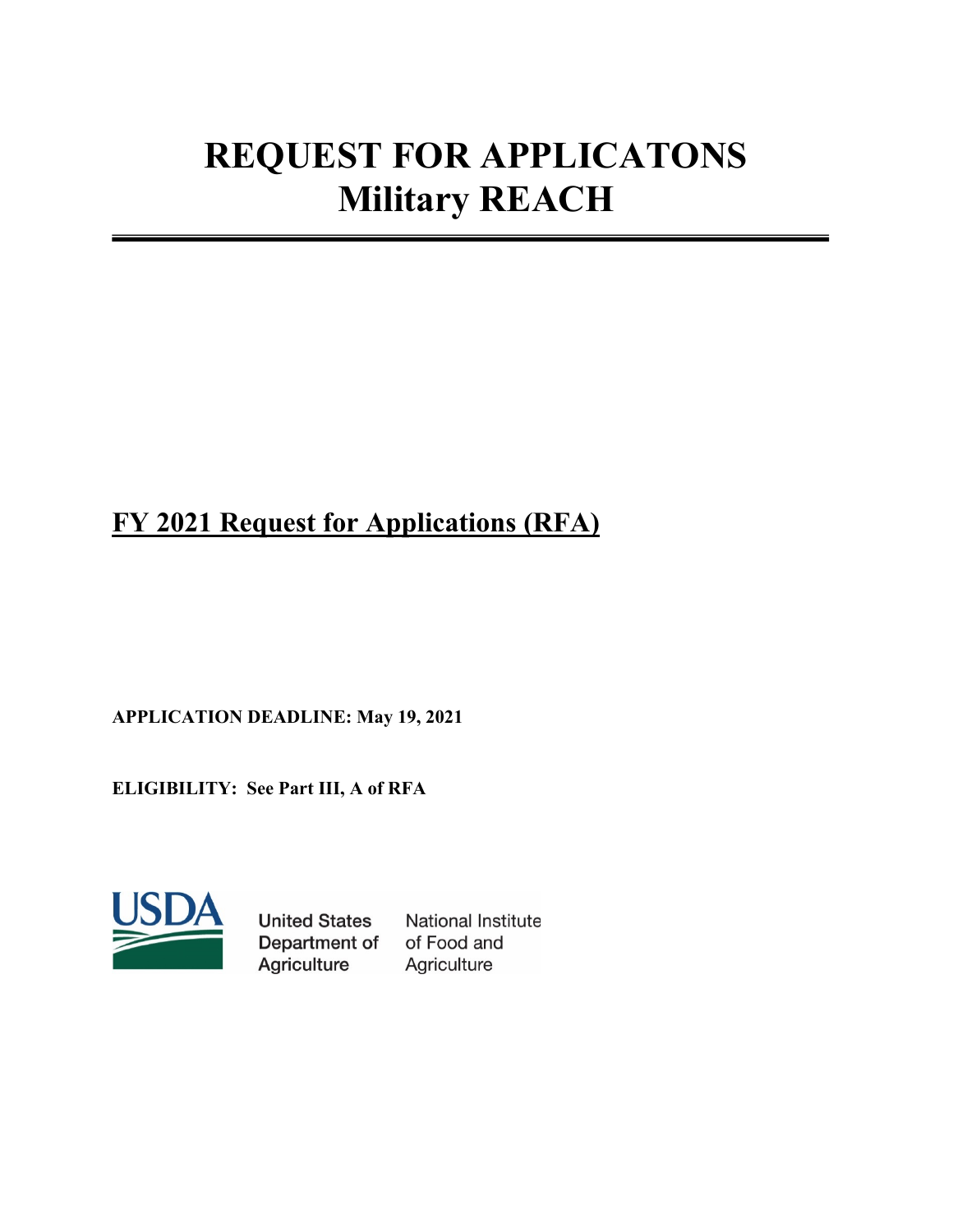#### **NATIONAL INSTITUTE OF FOOD AND AGRICULTURE U.S. DEPARTMENT OF AGRICULTURE**

#### **Military REACH Program**

#### **INITIAL ANNOUNCEMENT**

**CATALOG OF FEDERAL DOMESTIC ASSISTANCE:** This program is listed in the Catalog of Federal Domestic Assistance under **10.500**.

**DATES:** Applications must be received by **5 p.m. Eastern Time** on **Wednesday, May 19, 2021.** Applications received after this deadline will normally not be considered for funding (see Part IV, C of this RFA). Comments regarding this request for applications (RFA) are requested within six months from the issuance of this notice. Comments received after that date will be considered to the extent practicable.

**STAKEHOLDER INPUT:** We at the National Institute of Food and Agriculture (NIFA) seek your comments about this RFA. We will consider your comments when we develop the next RFA for the program, if applicable, and we'll use them to meet the requirements of section 103(c)(2) of the Agricultural Research, Extension, and Education Reform Act of 1998 (7 U.S.C.  $7613(c)(2)$ ). Submit your written stakeholder comments by the deadline set forth in the DATES portion of this notice via email to  $Policy@usda.gov$ . (This email address is only for receiving comments regarding this RFA and not for requesting information or forms.) In your comments, please state that you are responding to the Military REACH RFA.

**EXECUTIVE SUMMARY:** NIFA requests applications for the **Military REACH program** for fiscal year (FY) 2021 to provide high-quality resources for the U.S. Department of Defense (DoD) in the form of research and professional development tools across the spectrum of family support, resilience, and readiness; REACH stands for Center for Research and Outreach. The anticipated amount available for REACH in FY 2021 is approximately \$700,020.

This notice identifies the objectives for REACH projects, deadline dates, funding information, eligibility criteria for projects and applicants, and application forms and associated instructions needed to apply for a REACH grant.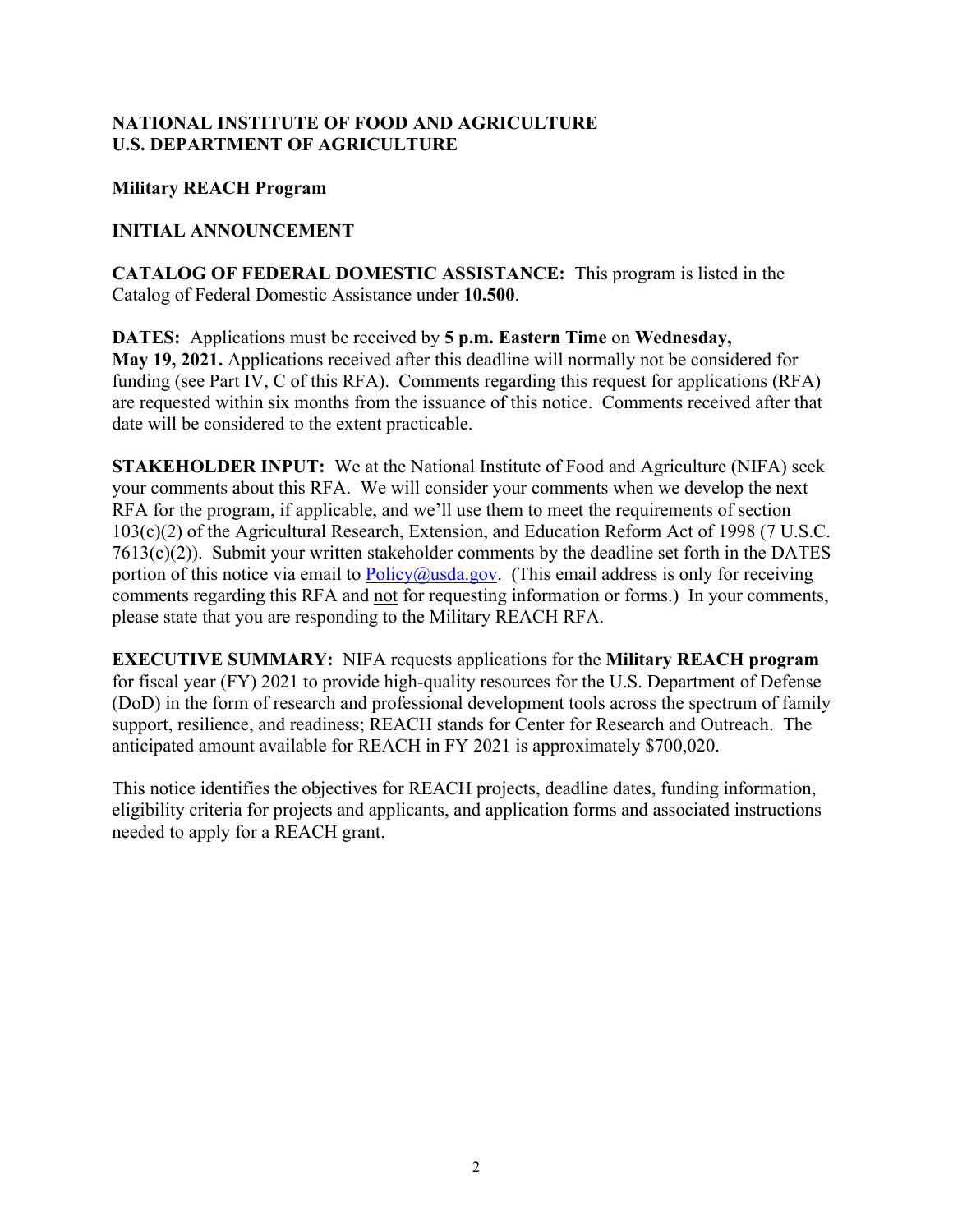# **Table of Contents**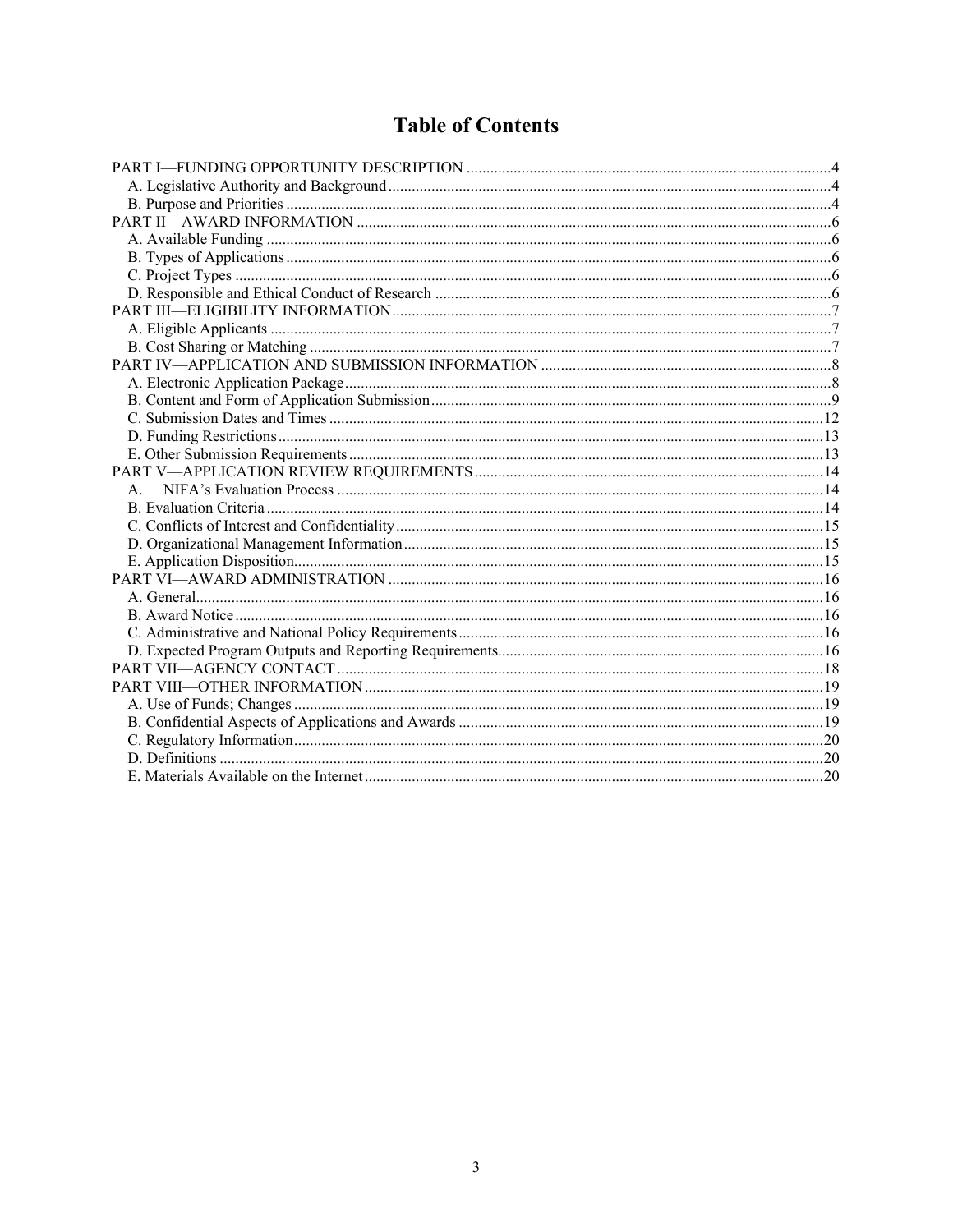# <span id="page-3-0"></span>**PART I—FUNDING OPPORTUNITY DESCRIPTION**

#### <span id="page-3-1"></span>**A. Legislative Authority and Background**

In accordance with the Economy Act of 1932, as amended [\(31 U.S.C. 1535\)](https://uscode.house.gov/view.xhtml?req=(title:31%20section:1535%20edition:prelim)%20OR%20(granuleid:USC-prelim-title31-section1535)&f=treesort&edition=prelim&num=0&jumpTo=true), the U.S. Department of Defense (DoD), in order to utilize the unique resources of the United States Department of Agriculture (USDA), the National Institute of Food and Agriculture (NIFA), has provided NIFA with Defense Operation and Maintenance funds to support the Military REACH Competitive Grant Program.

Pursuant to [7 U.S.C. Sec. 3318,](https://uscode.house.gov/view.xhtml?req=(title:7%20section:3318%20edition:prelim)%20OR%20(granuleid:USC-prelim-title7-section3318)&f=treesort&edition=prelim&num=0&jumpTo=true) the Secretary of Agriculture, acting through the Director of the NIFA, may enter into contracts, grants, or cooperative agreements, for periods not to exceed five years, with State agricultural experiment stations, State cooperative extension services, all colleges and universities, other research or educational institutions or organizations, Federal and private agencies and organizations, individuals, and any other contractor or recipient, either foreign or domestic, to further research, extension, or teaching programs in the food, agriculture, natural resources, and human sciences of the Department of Agriculture.

Within the Department of Defense, Economy Act transactions are governed by Department of Defense Financial Management Regulation, Volume 11A, Chapter 3, Economy Act Orders.

#### <span id="page-3-2"></span>**B. Purpose and Priorities**

The Military REACH program under Assistance Listing 10.500, directly aligns with the FY 2018 – 2022 USDA Strategic Plan, specifically Goal 4: Facilitate rural prosperity and economic development, Objective 4.2: To expand rural business opportunity and rural quality of life with access to capital; improve infrastructure, broadband access and connectivity; and support workforce availability. Additionally, The Food, Conservation, and Energy Act of 2008 (the 2008 Farm Bill) authorized NIFA to enhance human sciences advances by aiming to improve the nutrition and well-being of American citizens to include military family members.

#### **Background and Context**

Military families are first and foremost families; they manage the same challenges and stressors as civilian families, though they may experience them in a context that is replete with stressors and buffers to stress that are unique to being affiliated with the military (Hosek & Wadsworth, 2013). Furthermore, there are unique stressors that affect military families, including relocation (Weber & Weber, 2005), deployment and reintegration (Griffith, 2015), and separation (Hosek & Wadsworth, 2013). Family well-being plays a part in Service member readiness (Parcell & Maguire, 2014). Therefore, it is critical that they too are supported and have a sense of empowerment and contribute to the economy.

However, there are often barriers to this. Military Spouses regularly have flexible part time schedules, so they are able to adapt to the military service member's schedule and often reflects a lower pay (Webster, 2010). As an example, annual earnings of a female military spouse who is married to an active-duty service member reports 14 percent less than their civilian counterparts (Webster, 2010). NIFA strives to close this gap and create a better sense of locus of control for military families. As such, it is important to provide high-quality support to the families of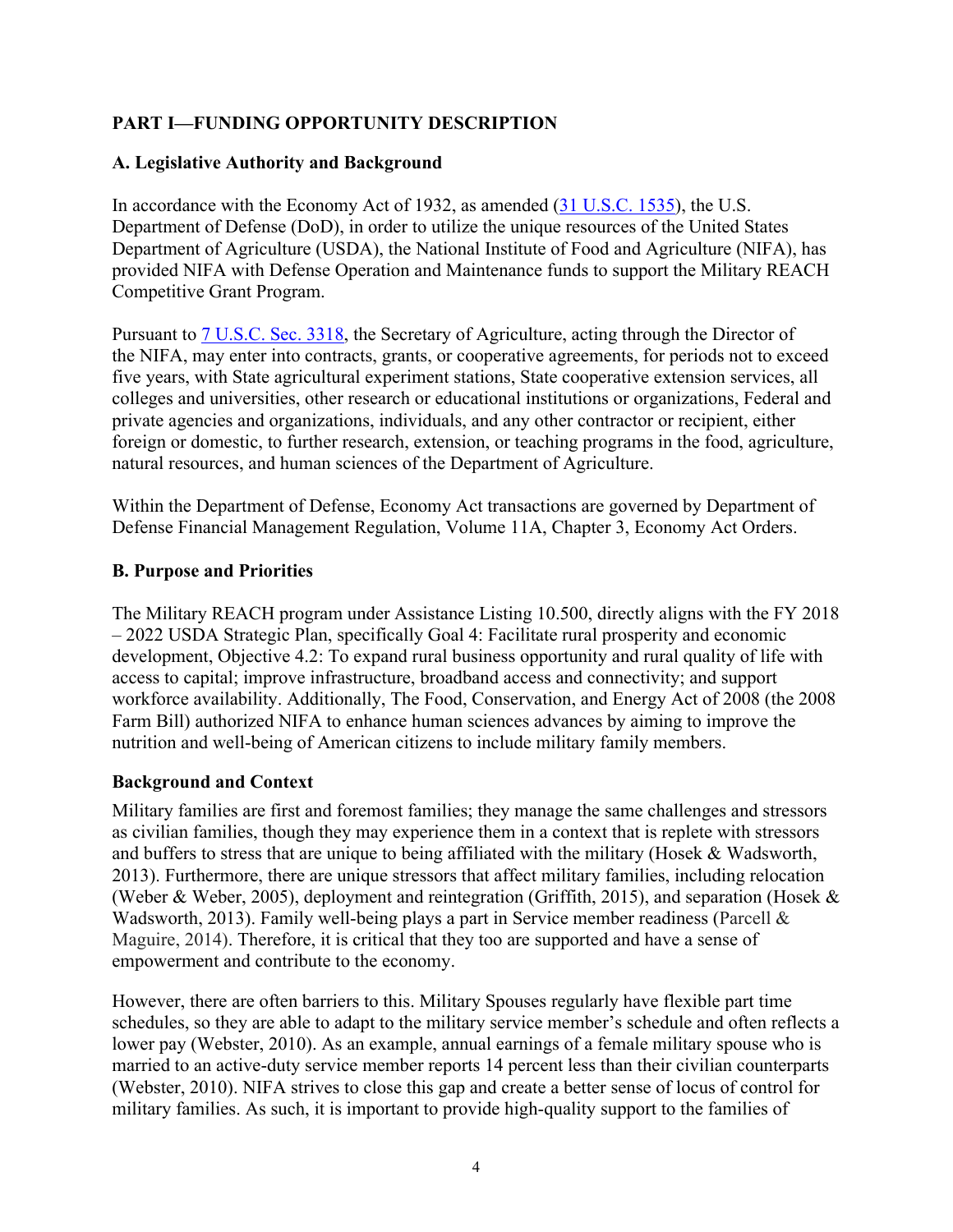service members in order to increase family well-being and, in turn, enhance service member readiness.

In order to ensure that efforts are meeting the needs of military families, the DoD needs access to and an understanding of the current research literature related to the context and functioning of military families. The DoD often requires a synthesis of current research literature on specific topics related to military family well-being within a short time frame to allow them to make intentional decisions that will meet the current needs of military families as identified through scientific research.

The primary objective of the Military REACH program is high-quality resources for DoD in the form of research and professional development tools across the spectrum of family support, resilience, and readiness. This objective will be accomplished through the following activities and products:

- *Timely, quality research reports at the request of the DoD*. The goal of this effort is to provide research reports (including synthesis of current literature and identification of relevant program and policy implications) when the DoD has specific knowledge of needs pertaining to a particular aspect of the well-being of Service members and their families. These reports should be completed in a timely manner (typically within 60 to 90 days) in order to most effectively respond to current DoD needs. The recipient must provide evidence that they have the capacity to complete reports within the specified time frame across the spectrum of military family support/resiliency/readiness.
- *Online library of current research related to the well-being of military families.* This library will provide information about current research for policymakers and professionals who work with and on behalf of military families. This library should include a comprehensive database of the abstracts of peer-reviewed articles about issues directly related to the wellbeing of military families as well as critical reviews of empirical articles within the database. Furthermore, in an effort to make academic research literature accessible for the target audience, the library should also include guides for how to understand academic literature and brief literature reviews on topics that are particularly relevant for military families. The recipient must demonstrate a familiarity with the range of issues faced by military families as well as the ability to maintain an online library of literature related to military family support/resiliency/readiness.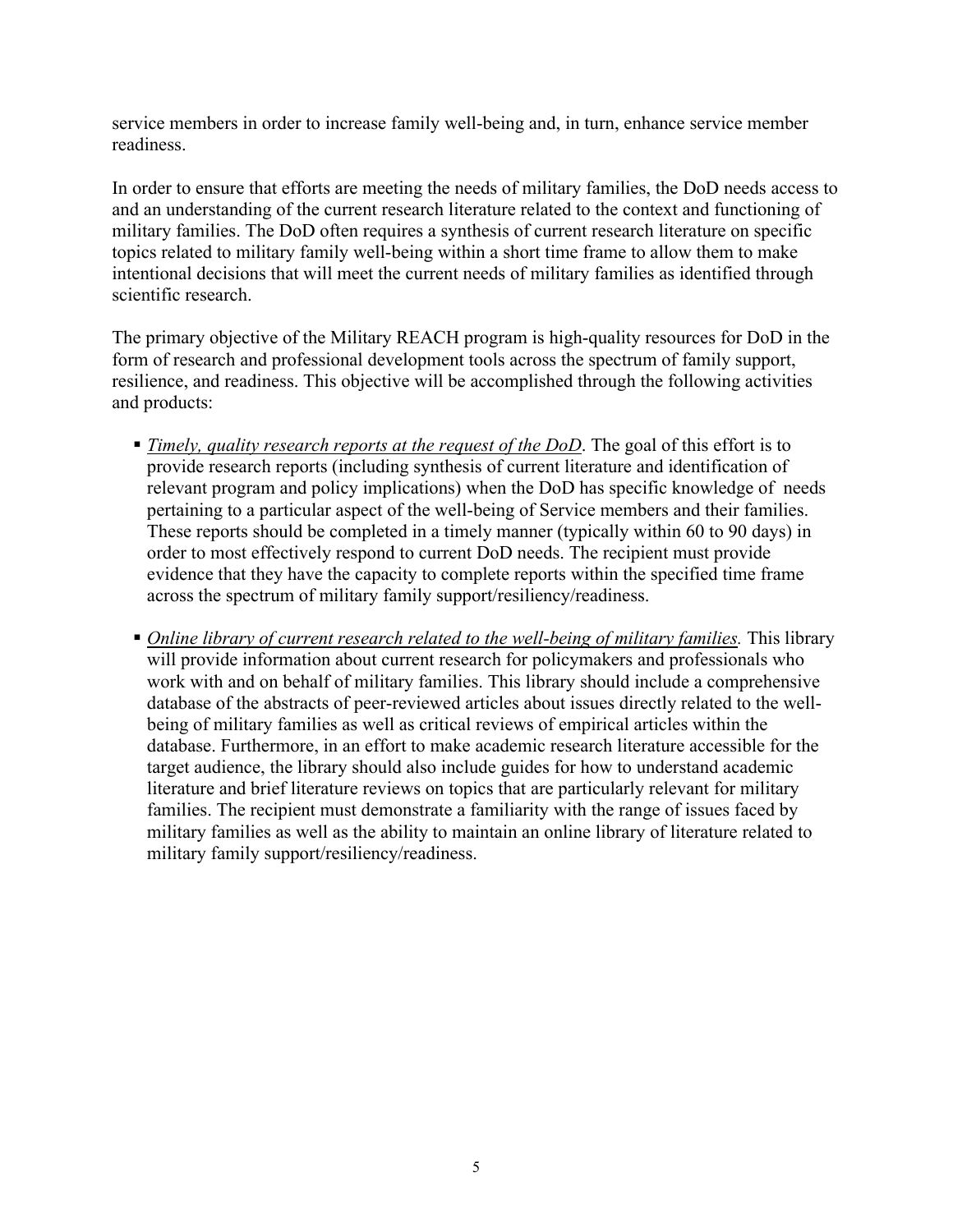# <span id="page-5-0"></span>**PART II—AWARD INFORMATION**

#### <span id="page-5-1"></span>**A. Available Funding**

The anticipated amount available for Military REACH in FY 2021 is approximately \$700,020.

There is no commitment by USDA to fund any particular application or to make a specific number of awards.

The Automated Standard Applications for Payment System (ASAP), operated by the Department of Treasury's Bureau of the Fiscal Service, is the designated payment system for awards resulting from this RFA. For more information see [https://www.fiscal.treasury.gov/fsservices/gov/pmt/asap/asap\\_home.htm.](https://www.fiscal.treasury.gov/fsservices/gov/pmt/asap/asap_home.htm)

#### <span id="page-5-2"></span>**B. Types of Applications**

In FY 2021, you may only submit a new application to the Military REACH Competitive Grant Program:

**New application**. This is a project application that has not been previously submitted to the Military REACH program. We will review all new applications competitively using the screening for administrative requirements, review panel evaluation of proposals using evaluation criteria and selection process described in Part V—Application Review Requirements.

#### <span id="page-5-3"></span>**C. Project Types**

For FY 2021, approximately \$700,020 will be available to fund one standard grant proposal for one year (see Part I, A. Legislative Authority and Background. The project type will be Extension.

#### <span id="page-5-4"></span>**D. Responsible and Ethical Conduct of Research**

In accordance with sections [2, 3, and 8 of 2 CFR Part 422,](https://www.ecfr.gov/cgi-bin/text-idx?SID=4f8df8dd721f5eec3d02f66c4f99e588&mc=true&node=pt2.1.422&rgn=div5) institutions that conduct USDAfunded extramural research must foster an atmosphere conducive to research integrity, bear primary responsibility for prevention and detection of research misconduct, and maintain and effectively communicate and train their staff regarding policies and procedures. In the event an application to NIFA results in an award, the Authorized Representative (AR) assures, through acceptance of the award that the institution will comply with the above requirements. Award recipients shall, upon request, make available to NIFA the policies, procedures, and documentation to support the conduct of the training.

For information about the Responsible and Ethical Conduct of Research, see [NIFA Responsible](https://nifa.usda.gov/responsible-and-ethical-conduct-research)  [and Ethical Conduct.](https://nifa.usda.gov/responsible-and-ethical-conduct-research)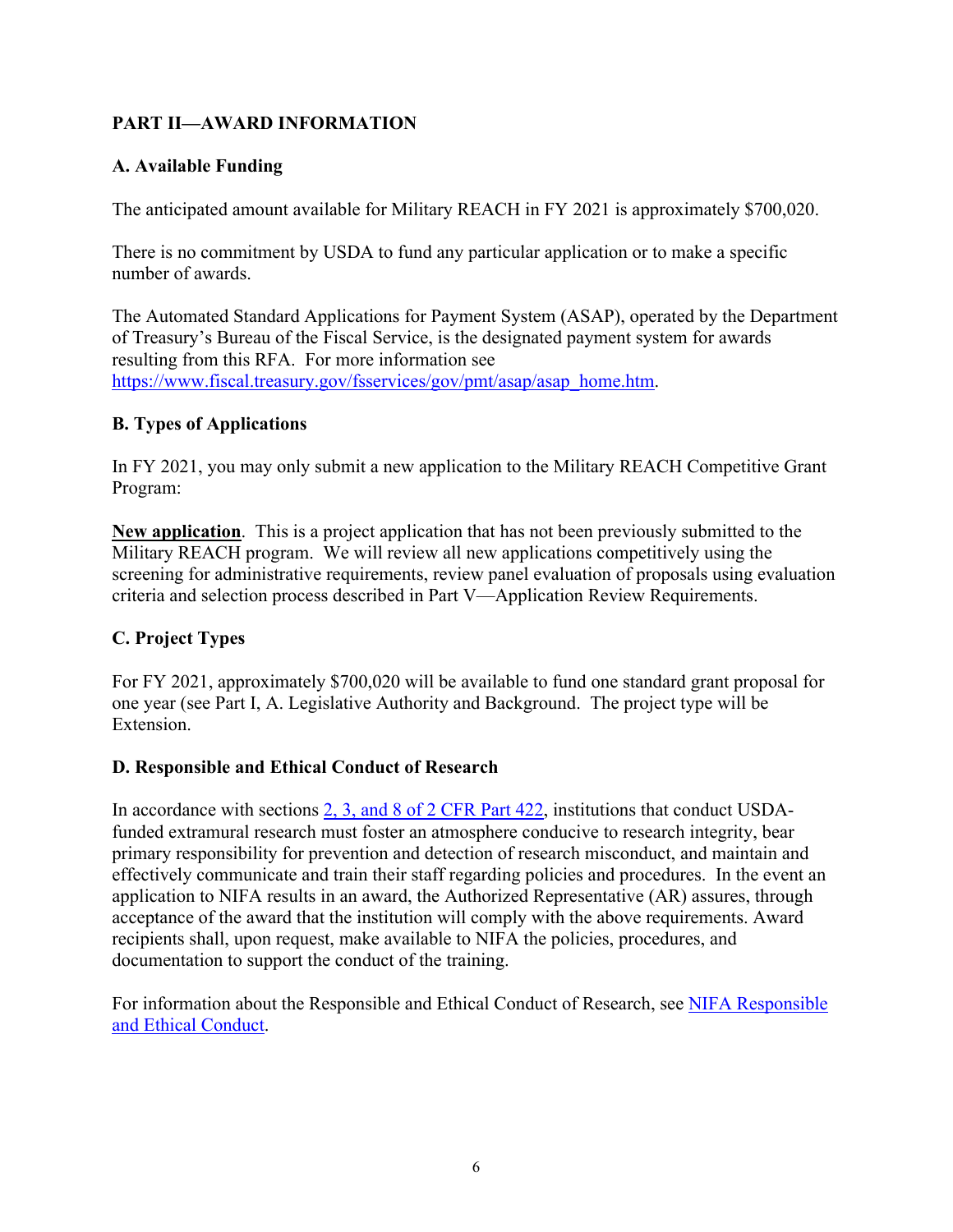# <span id="page-6-0"></span>**PART III—ELIGIBILITY INFORMATION**

# <span id="page-6-1"></span>**A. Eligible Applicants**

Only land-grant institutions are eligible to receive the award through the Military REACH program. Eligible land-grant institutions include all 1862, 1890, and 1994 land-grant institutions.

The award recipient may subcontract to organizations not eligible to apply provided such organizations are necessary for the conduct of the project. Failure to meet an eligibility criterion by the time of application deadline may result in the application being excluded from consideration or, even though an application may be reviewed, will preclude NIFA from making an award.

#### <span id="page-6-2"></span>**B. Cost Sharing or Matching**

NIFA does not require matching support for this program and matching resources will not be factored into the review process as evaluation criteria.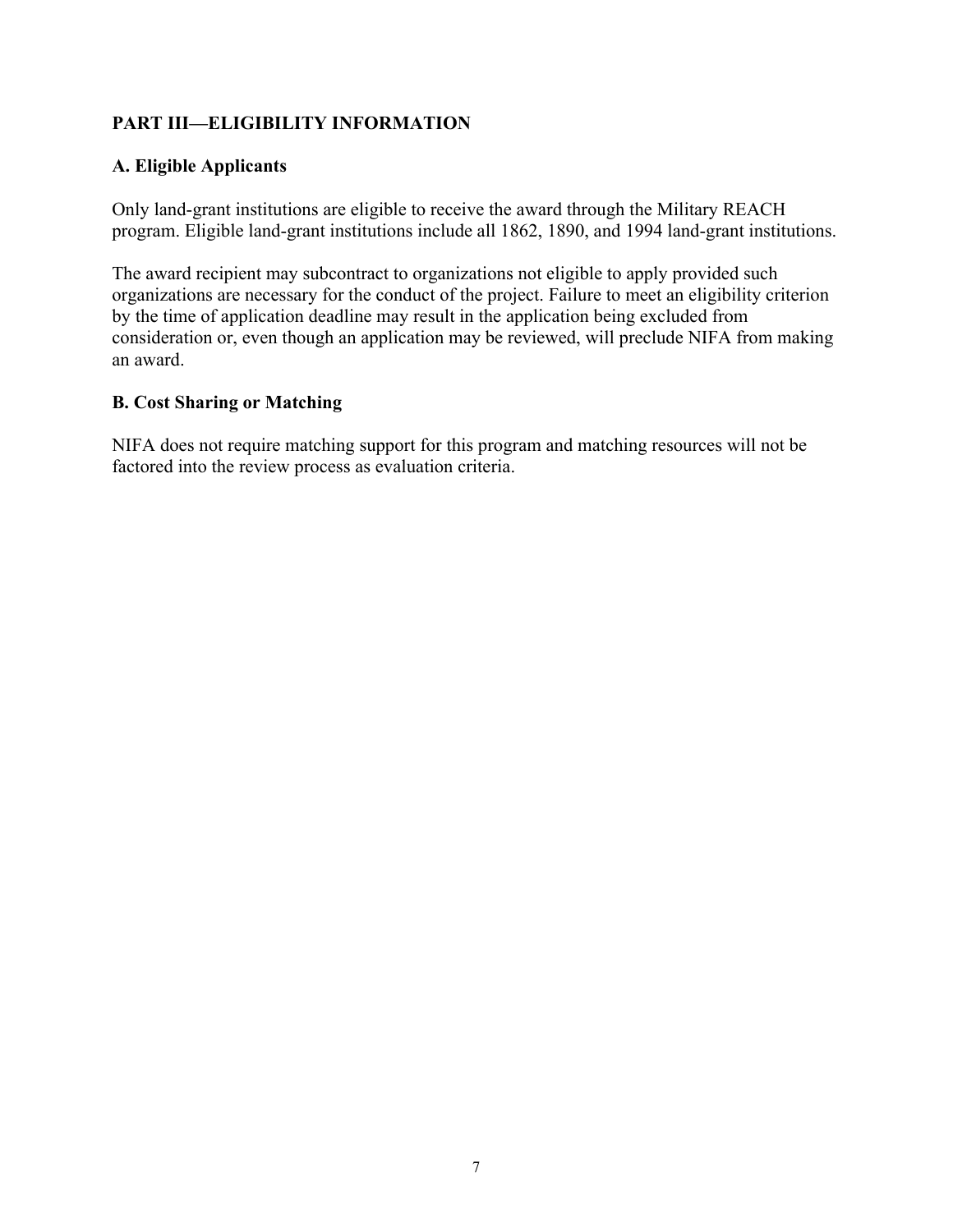# <span id="page-7-0"></span>**PART IV—APPLICATION AND SUBMISSION INFORMATION**

# <span id="page-7-1"></span>**A. Electronic Application Package**

Only electronic applications may be submitted via Grants.gov to NIFA in response to this RFA. We urge you to submit early to the Grants.gov system. For information about the pre-award phase of the grant lifecycle see [Grants 101.](http://www.grants.gov/web/grants/learn-grants/grants-101/pre-award-phase.html)

#### **New Users of Grants.gov**

Prior to preparing an application, we recommend that the Project Director/Principal Investigator (PD/PI) first contact an Authorized Representative (AR, also referred to as Authorized Organizational Representative, or AOR) to determine if the organization is prepared to submit electronic applications through Grants.gov. If not (e.g., the institution/organization is new to the electronic grant application process through Grants.gov), then the one-time registration process must be completed **PRIOR** to submitting an application. It can take as long as two weeks to complete the registration process, so it is critical to begin as soon as possible. In such situations, the AR should go to **"Register," in the top right corner of the Grants.gov web page (or go to**  [Register Grants](http://www.grants.gov/web/grants/register.html)**), for information on registering the institution/organization with Grants.gov.** Part II,1 of the NIFA Grants.gov Application Guide contains detailed information regarding the registration process. Refer to item 2, below, to locate the "NIFA Grants.gov Application Guide."

#### **Steps to Obtain Application Package Materials**

To receive application materials:

- 1. You must download and install a version of [Adobe Reader](https://get.adobe.com/reader/) compatible with Grants.gov to access, complete, and submit applications. For basic system requirements and download instructions, see [Adobe Software Compatibility Tool.](http://www.grants.gov/web/grants/applicants/adobe-software-compatibility.html) Grants.gov has a test package that will help you determine whether your current version of Adobe Reader is compatible.
- 2. To obtain the application package from Grants.gov, go to [Application Package](http://www.grants.gov/web/grants/applicants/download-application-package.html) and enter the funding opportunity number

#### **Funding Opportunity Number: USDA-NIFA-EXCA-008338**

From the search result, click "Select Package" to access the application package. A Grant Application Package is tied to a particular funding opportunity. You may submit an application ONLY to the particular funding opportunity to which the Grant Application Package is associated.

Contained within the application package is the [NIFA Grants.gov Application Guide.](https://apply07.grants.gov/apply/opportunities/instructions/PKG00249520-instructions.pdf) This guide contains an introduction and general Grants.gov instructions, information about how to use a Grant Application Package in Grants.gov, and instructions on how to complete the application forms.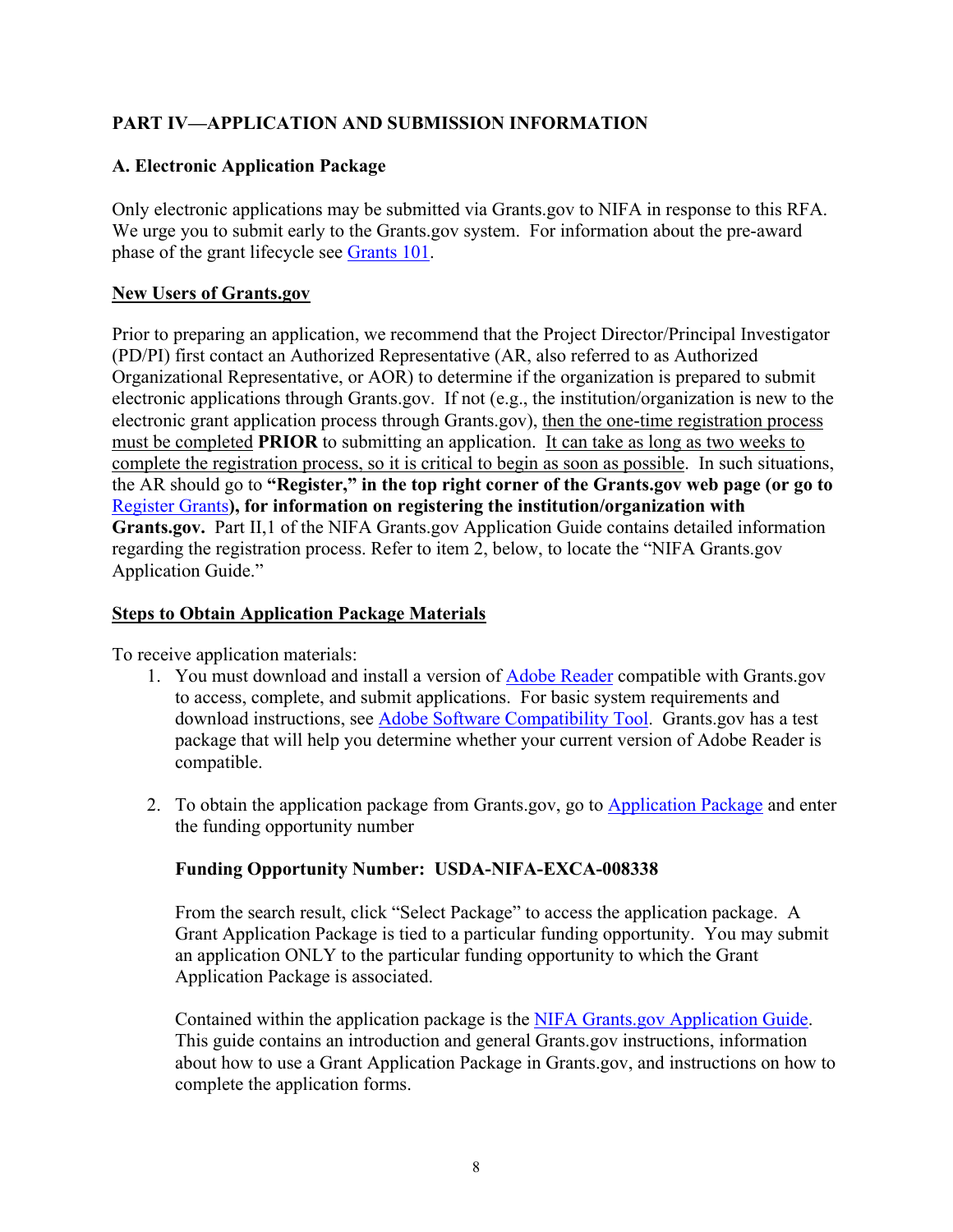**If you require assistance to access the application package** (e.g., downloading or navigating Adobe forms) **or submitting the application,** refer to resources available on the Grants.gov website [\(Applicant FAQs\)](https://www.grants.gov/web/grants/applicants/applicant-faqs.html). Grants.gov assistance is also available at:

[Grants.gov customer support](https://www.grants.gov/web/grants/support.html) 800-518-4726 Toll-Free or 606-545-5035 Business Hours: 24 hours a day, 7 days a week. Closed on **federal holidays**. Email: [support@grants.gov](mailto:support@grants.gov)

[Grants.gov iPortal\)](https://cscnpsprod.servicenowservices.com/hhs_grants?pt=Grants): Top 10 requested help topics (FAQs), Searchable knowledge base, self-service ticketing and ticket status, and live web chat (available 7 a.m. - 9 p.m. EST).

Have the following information available when contacting Grants.gov:

- Funding Opportunity Number (FON)
- Name of agency you are applying to
- Specific area of concern

# <span id="page-8-0"></span>**B. Content and Form of Application Submission**

You should prepare electronic applications following Parts V and VI of the NIFA Grants.gov Application Guide. This guide is part of the corresponding application package (see Section A of this part). The following is **additional information** you need to prepare an application in response to this RFA. **If there is discrepancy between the two documents, the information contained in this RFA is overriding.** 

**Note the attachment requirements (e.g., PDF) in Part III, Section 3 of the guide. ANY PROPOSALS THAT ARE NON-COMPLIANT WITH THE REQUIREMENTS (e.g., content format, PDF file format, file name restrictions, and no password protected files) WILL BE AT RISK OF BEING EXCLUDED FROM NIFA REVIEW. Grants.gov does not check for NIFA required attachments or whether attachments are in PDF format; see Part III, Section 6.1 of the guide for how to check the manifest of submitted files. Partial applications will be excluded from NIFA review. We will accept subsequent submissions of an application until close of business on the closing date in the RFA (see Part V, 2.1 of the NIFA Grants.gov Application Guide for further information).** 

For any questions related to the preparation of an application, review the **NIFA Grants.gov** [Application Guide](https://apply07.grants.gov/apply/opportunities/instructions/PKG00249520-instructions.pdf) and the applicable RFA. If assistance is still needed for preparing application forms content, contact:

- Email: [Policy@usda.gov](mailto:Policy@usda.gov)
- Business hours: Monday through Friday, 7 a.m. 5 p.m. EST, excluding [federal holidays.](https://www.opm.gov/policy-data-oversight/snow-dismissal-procedures/federal-holidays/)

# **1. SF 424 R&R Cover Sheet**

Information related to the questions on this form is dealt with in detail in Part V, 2 of the NIFA Grants.gov Application Guide. See Part V, Section 2.18 of the [NIFA Grants.gov Application](https://apply07.grants.gov/apply/opportunities/instructions/PKG00249520-instructions.pdf) Guide for the required certifications and assurances (e.g., Prohibition Against Entities Requiring Certain Internal Confidentiality Agreements).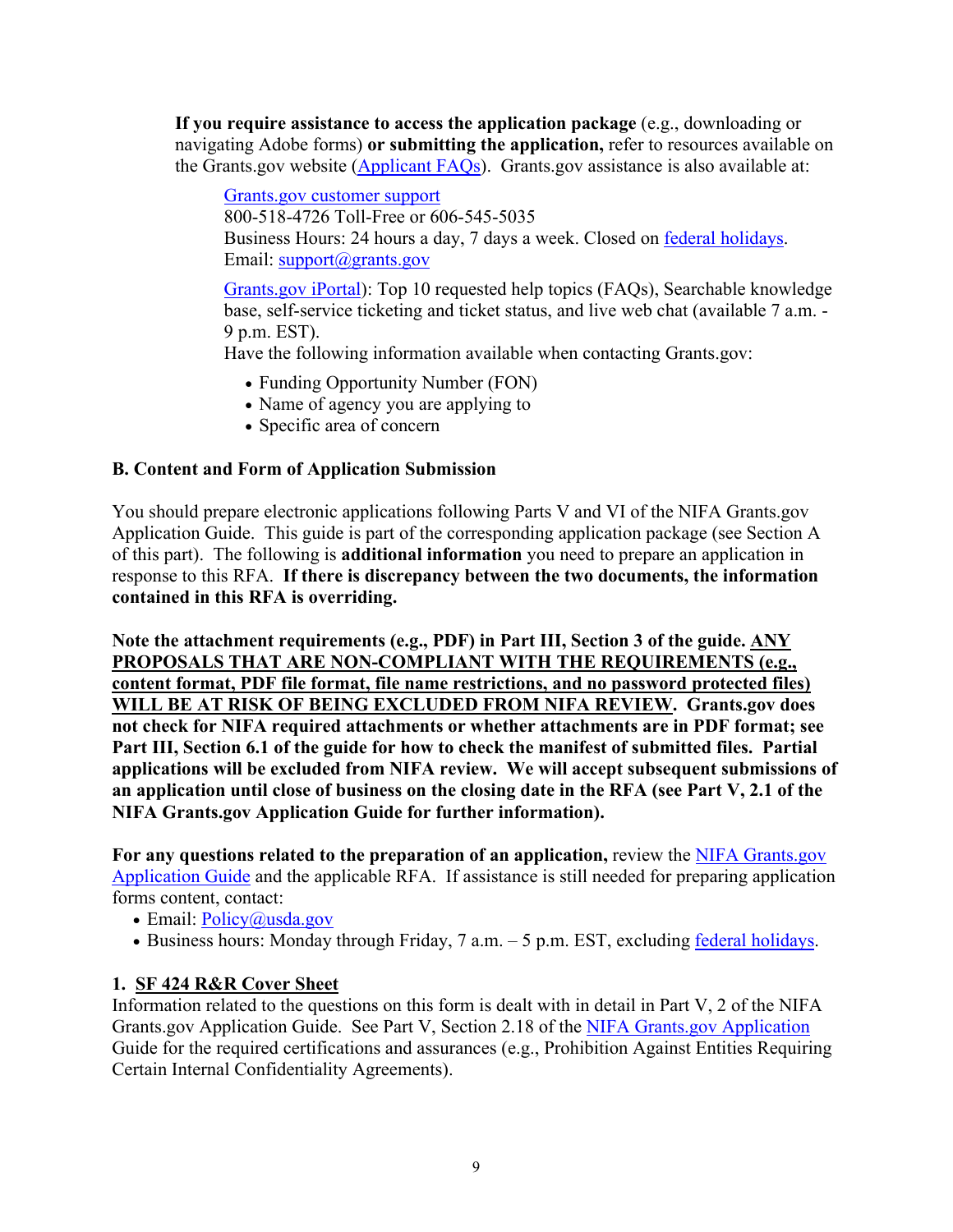# **2. SF 424 R&R Project/Performance Site Location(s)**

Detailed information related to the questions on this form is available in Part V, 3 of the NIFA Grants.gov Application Guide.

# **3. R&R Other Project Information Form**

Detailed information related to the questions on this form is available in Part V, 4 of the NIFA Grants.gov Application Guide.

#### **a. Field 7. Project Summary/Abstract.**

The summary should also include the relevance of the project to the goals of REACH. See Part V. 4.7 of NIFA Grants.gov Application Guide for further instructions and a link to a suggested template.

# **b. Field 8. Project Narrative.**

NOTE: The Project Narrative shall not exceed **6** pages of written text, regardless of whether it is single- or double-spaced, and up to **4** additional pages for figures and tables. We have established this maximum (**10** pages) to ensure fair and equitable competition. The Project Narrative must include all the following:

#### **Section 1: Statement of Need & Background**

- a) Demonstrate an understanding of the nature of the issue this project is seeking to address.
- b) Describe how the overall project will effectively address the audience(s) to be served.
- c) Detail the characteristics of the team(s) that make it particularly qualified to conduct the proposed work and describe ongoing or recently completed significant activities related to the proposed project, especially related to demonstrating expert knowledge on the range of issues faced by military families such as; experience in assessing research-based publications across the spectrum of military family support, resiliency, and readiness; and maintaining an online library of literature related to military family support, resiliency, and readiness.

#### **Section 2: Objectives**

List clear, concise, and logically arranged project goals and objectives. Goals must address the statement of need identified in the first section of your proposal; and objectives must link to goals and address program priorities listed in Part 1, Section B.

#### **Section 3: Approach and Design**

Project Action Plan: Based on the deliverables, a project action plan should be drafted. The project plan will be finalized based on written feedback from the DoD Office of Military Community and Family Policy (OMCFP) designee and NIFA National Program Leader after the award is made. The plan should contain the following:

a) a preliminary project action plan which shows the relationships between objectives, project activities, and anticipated outcomes of 1) providing timely, quality research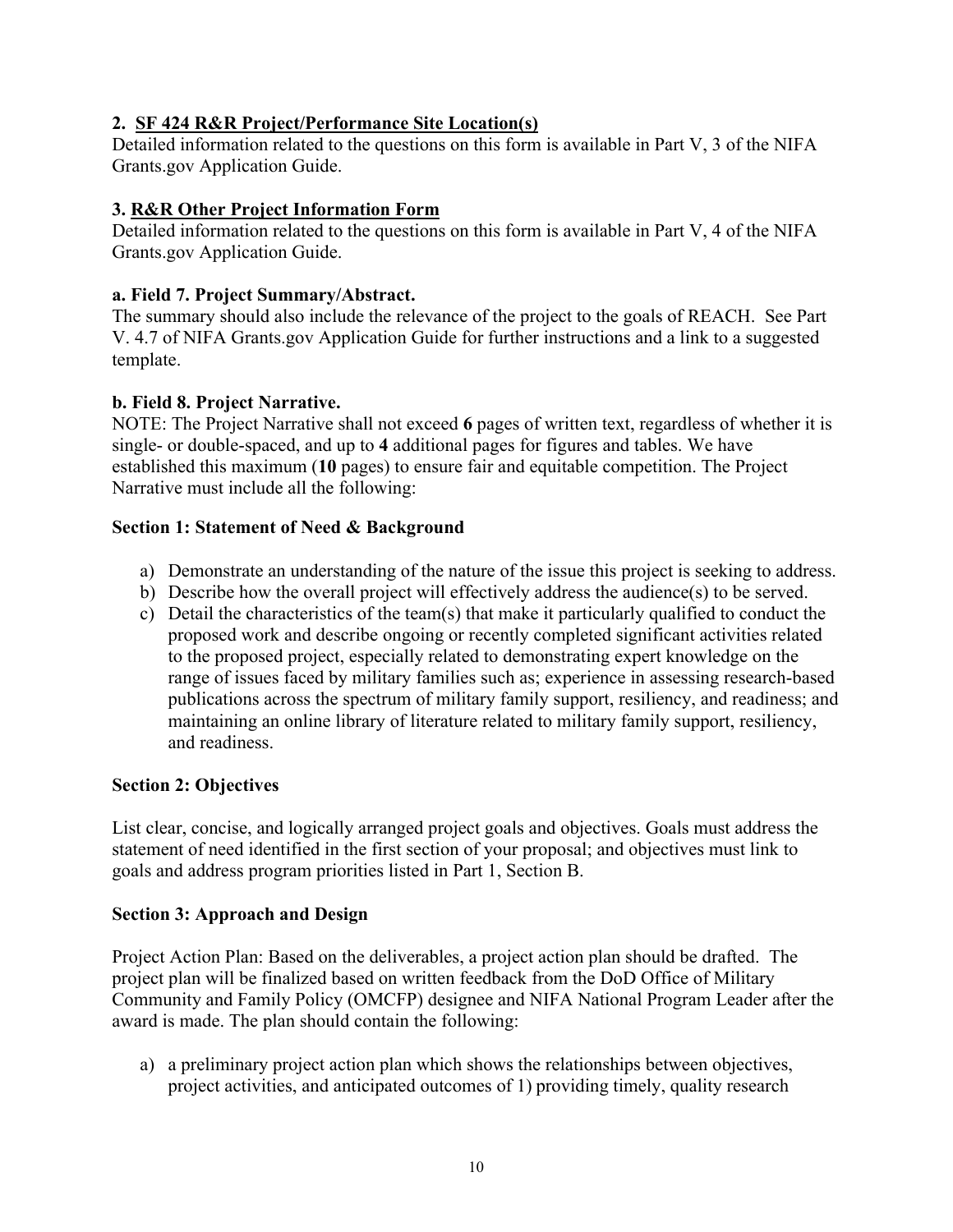reports at the request of the DoD; 2) maintaining an online library of current research related to the well-being of military families;

- b) the evaluation approach to include internal, process and program evaluations as well as quality assurance controls for each of the two project components as applicable;
- c) a description of development and/or implementation challenges that may be encountered and how they will be addressed; and
- d) a description of how stakeholder feedback and involvement will be a part of the project.

Priority is placed on continuing with the main activities of the current Military REACH project within the DoD-USDA Partnership for Military Families. Information about the Military REACH project can be found at [https://militaryreach.auburn.edu/.](https://militaryreach.auburn.edu/)

#### **Section 4: Project Communication Plan**

 Briefly describe how pertinent information, progress and results from this project will be communicated to the project team, as well as relevant stakeholders.

# **Section 5: Project Management**

 Provide a brief summary of key personnel, their project functions, qualifications, and expertise along with timelines, reporting, and collaborative efforts.

#### **c. Field 12. Add Other Attachments**

See Part V. Section 4.12 of the NIFA Grants.gov Application Guide (Field 12 on the form) for instructions regarding mandatory Felony Convictions or Tax Delinquent Status.

# **4. R&R Senior/Key Person Profile (Expanded)**

Detailed information related to the questions on this form is available in Part V, 5 of the [NIFA](https://apply07.grants.gov/apply/opportunities/instructions/PKG00249520-instructions.pdf) [Grants.gov Application Guide.](https://apply07.grants.gov/apply/opportunities/instructions/PKG00249520-instructions.pdf) This section of the guide includes instructions about senior/key person profile requirements, and details about the biographical sketch and the current and pending support, including a link to a suggested template for the current and pending support.

**5. R&R Personal Data –** As noted in Part V, 6 of the NIFA [Grants.gov Application Guide,](https://apply07.grants.gov/apply/opportunities/instructions/PKG00249520-instructions.pdf) the submission of this information is voluntary and is not a precondition of award. Part V.6 also notes the importance and use of the information.

#### **6. R&R Budget**

Detailed information related to the questions on this form is available in Part V, 7 of the [NIFA](https://apply07.grants.gov/apply/opportunities/instructions/PKG00249520-instructions.pdf) [Grants.gov Application Guide.](https://apply07.grants.gov/apply/opportunities/instructions/PKG00249520-instructions.pdf)

#### **7. Supplemental Information Form**

Detailed information related to the questions on this form is available in Part VI, 1 of the [NIFA](https://apply07.grants.gov/apply/opportunities/instructions/PKG00249520-instructions.pdf) [Grants.gov Application Guide.](https://apply07.grants.gov/apply/opportunities/instructions/PKG00249520-instructions.pdf)

**a. Field 2. Program to which you are applying.** Enter the program code name (i.e., enter "Military Reach") and the program code (i.e., enter "**REACH**"). Note that accurate entry of the program code is very important for proper and timely processing of an application.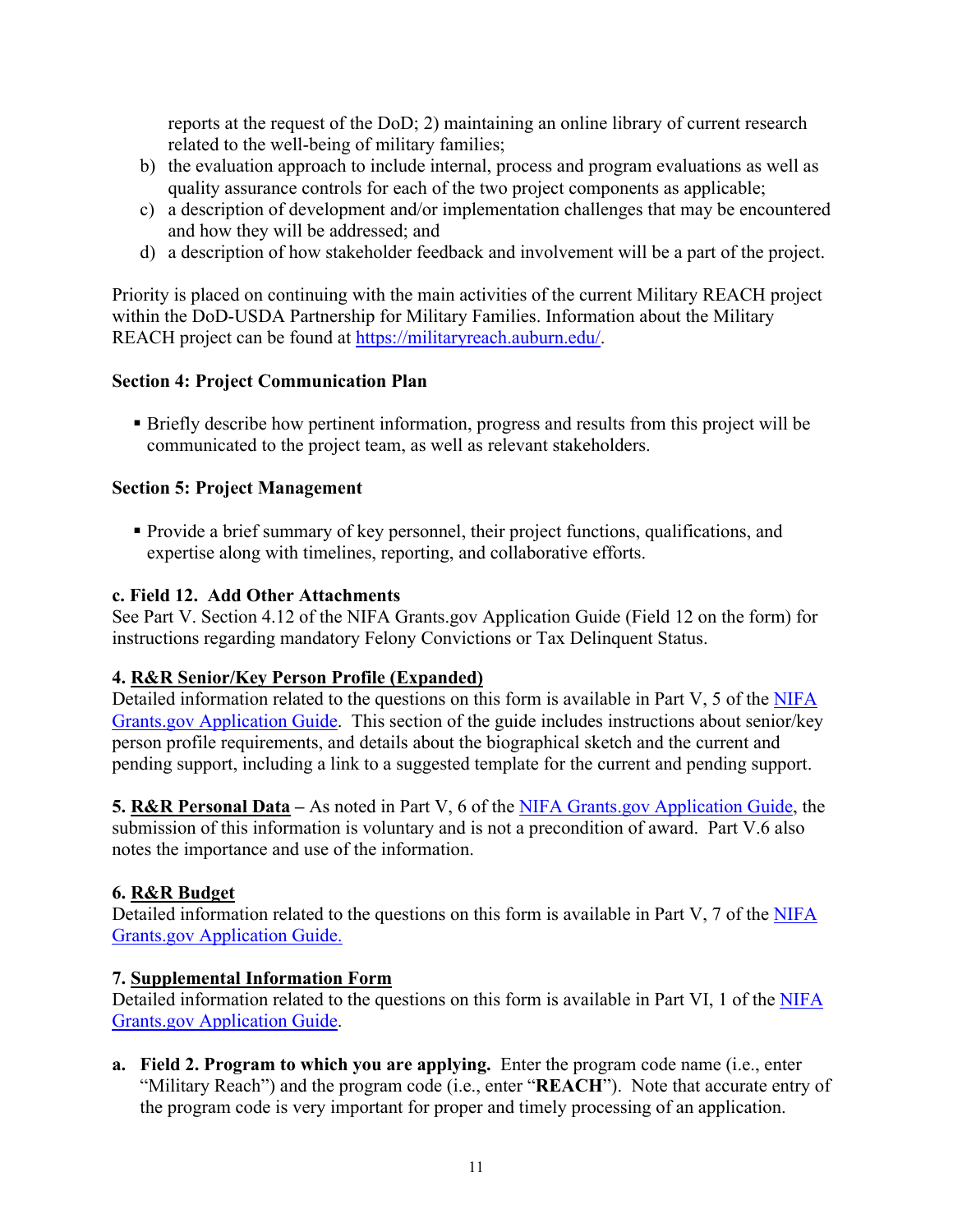**b. Field 8. Conflict of Interest List**. See Part VI, 1.8 of the [NIFA Grants.gov Application](https://apply07.grants.gov/apply/opportunities/instructions/PKG00249520-instructions.pdf)  [Guide](https://apply07.grants.gov/apply/opportunities/instructions/PKG00249520-instructions.pdf) for further instructions and a link to a suggested template.

#### <span id="page-11-0"></span>**C. Submission Dates and Times**

We recommend that you conduct an administrative review of the application before submission of it via Grants.gov to ensure that it complies with all preparation instructions. An application checklist is included in Part VII of the [NIFA Grants.gov Application Guide](https://apply07.grants.gov/apply/opportunities/instructions/PKG00249520-instructions.pdf) to assist with this review.

While the checklist should be used to check the application for completeness, the application should be checked additionally for the following required item(s). This is not an exhaustive list of required items; it only serves to highlight required items that are sometimes overlooked by applicants:

- Project Summary
- **Project Narrative including Project Action Plan**
- **Bibliography**
- Current and Pending Support forms
- Conflict of Interest forms

**Instructions for submitting an application are included in Part IV, Section 1.9 of the** [NIFA](https://apply07.grants.gov/apply/opportunities/instructions/PKG00249520-instructions.pdf) [Grants.gov Application Guide.](https://apply07.grants.gov/apply/opportunities/instructions/PKG00249520-instructions.pdf)

Applications must be received by Grants.gov by **5 p.m. Eastern Time on Wednesday, May 19, 2021**. Applications received after this deadline will normally not be considered for funding.

**If you have trouble submitting an application to Grants.gov, you should FIRST contact the**  [Grants.gov Help Desk](https://www.grants.gov/web/grants/support.html) **to resolve any problems. Keep a record of any such correspondence. See Part IV. A for Grants.gov contact information.**

We send email correspondence to the AR regarding the status of submitted applications. We strongly encourage you to provide accurate email addresses, where designated, on the SF-424 R&R Application for Federal Assistance.

<span id="page-11-1"></span>If the AR has not received correspondence **from NIFA** regarding a submitted application within 10 business days of the established deadline, contact the Agency Contact identified in Part VII of the RFA and request the proposal number assigned to the application. **Failure to do so may result in the application not being considered for funding by the peer review panel. Once the application has been assigned a proposal number, you should cite this number on all future correspondence.**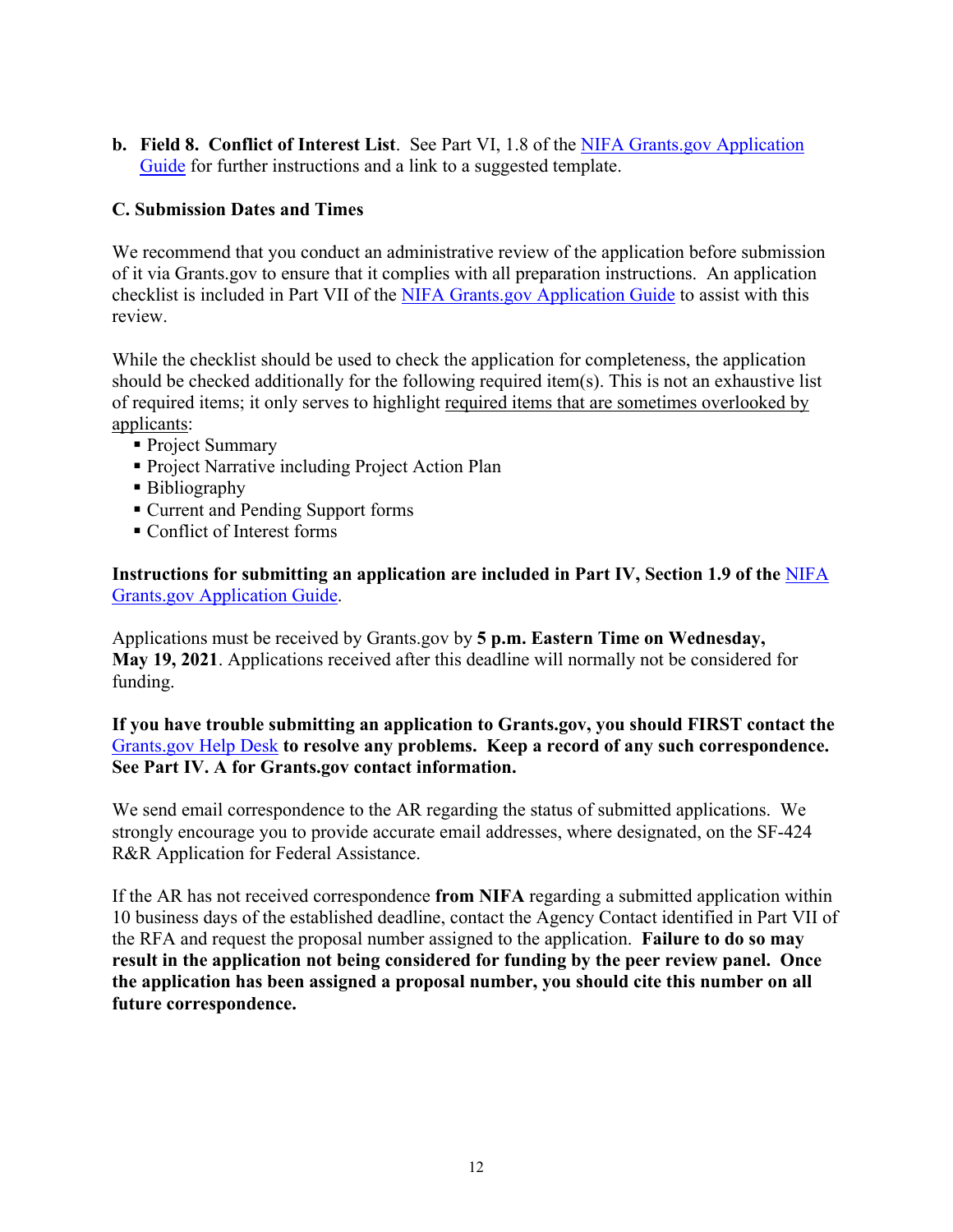#### **D. Funding Restrictions**

**Indirect Cost:** Fully negotiated rate. The applicant should use the current negotiated indirect cost rate established (i.e., approved) by its cognizant Federal agency. If the applicant does not have a current negotiated rate, the applicant should request a rate from the Federal agency from which the applicant receives the most funding.

The PD may incur pre-award costs within the 90-day period immediately preceding the effective date of the award providing: the approval of pre-award spending is made and documented in accordance with the awardee's normal procedures prior to the incurrence of the cost(s); the advanced funding is necessary for the effective and economical conduct of the project; and the costs are otherwise allowable. Pre-award expenditures are made at the awardee's risk. AOR authority to approve pre-award costs does not impose an obligation on NIFA: (1) in the absence of appropriations; (2) if an award is subsequently not made; or (3) if an award is made for a lesser amount than the awardee expected.

Pre-award costs incurred outside the 90-day period immediately preceding the effective date of the award must receive written approval from the ADO. Please verify with the Administrative/Business Contact listed in this RFA before any pre-award expenditures. Any expenditures made before then are at your own risk.

#### <span id="page-12-0"></span>**E. Other Submission Requirements**

**You should follow the submission requirements noted in Part IV, Section 1.9 in the document entitled** [NIFA Grants.gov Application Guide.](https://apply07.grants.gov/apply/opportunities/instructions/PKG00249520-instructions.pdf)

For information about the **status of a submitted application**, see Part III, Section 6 of the [NIFA](https://apply07.grants.gov/apply/opportunities/instructions/PKG00249520-instructions.pdf)  [Grants.gov Application Guide.](https://apply07.grants.gov/apply/opportunities/instructions/PKG00249520-instructions.pdf)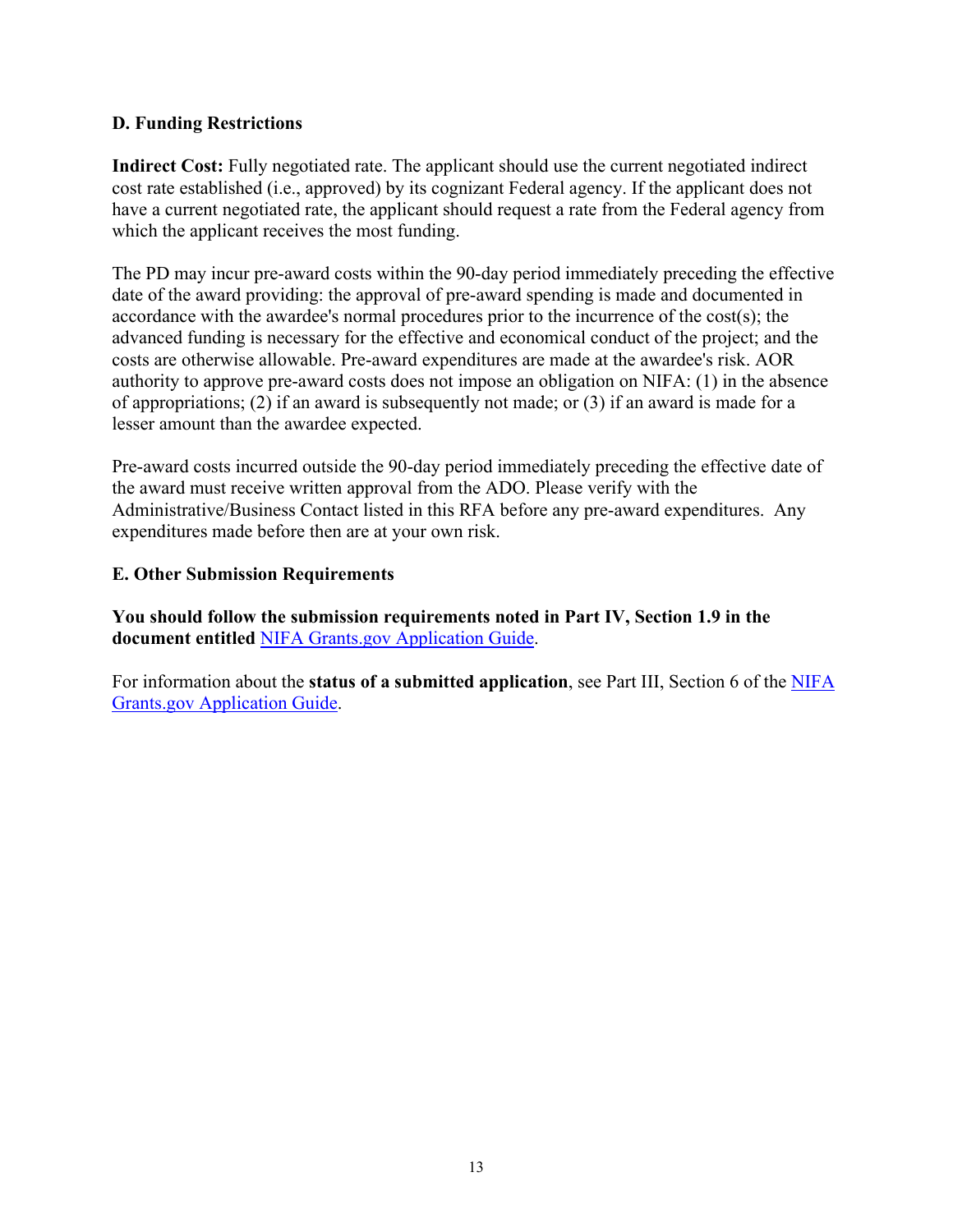# <span id="page-13-0"></span>**PART V—APPLICATION REVIEW REQUIREMENTS**

#### <span id="page-13-1"></span>**A. NIFA's Evaluation Process**

NIFA evaluates each application in a two-part process. First, we screen each application to ensure that it meets the administrative requirements as set forth in this RFA. Second, a scientific peer- review process will be used to technically evaluate applications that meet the administrative requirements using a review panel **(see** [NIFA Peer Review Process](https://nifa.usda.gov/sites/default/files/resource/NIFA-Peer-Review-Process-for-Competitive-Grant-Applications_0.pdf)**).**

#### **Scientific Peer Review Process:**

NIFA selects reviewers for the review panel based upon their training and experience in relevant scientific, extension, or education fields, taking into account the following factors:

- the level of relevant formal scientific, technical education, or extension experience of the individual, as well as the extent to which an individual is engaged in relevant research, education, or extension activities;
- the need to include experts from various areas of specialization within relevant scientific, education, or extension fields;
- the need to include other experts (e.g., producers, range or forest managers/operators, and consumers) who can assess relevance of the applications to targeted audiences and to program needs;
- the need to include experts from a variety of organizational types (e.g., colleges, universities, industry, state and Federal agencies, and private profit and non-profit organizations) and geographic locations;
- the need to maintain a balanced composition with regard to minority and female representation and an equitable age distribution; and
- the need to include reviewers who can judge the effective usefulness of each application to producers and the general public.

After each peer review panel has completed its deliberations, the responsible program staff of NIFA will recommend that your project is either approved for support from currently available funds or declined due to insufficient funds or unfavorable review.

NIFA reserves the right to negotiate with the PD/PI and/or the submitting organization or institution regarding project revisions (e.g., reductions in the scope of work, funding level, period, or method of support) prior to recommending any project for funding.

After the review process has been completed, NIFA sends copies of reviews, *not* including the identity of reviewers, and a summary (if applicable) of the review panel comments to the PD.

#### <span id="page-13-2"></span>**B. Evaluation Criteria**

We will use the evaluation criteria below to review applications submitted in response to this RFA:

**1. Potential for successfully providing high-quality resources for the DoD in the form of research and professional development tools across the spectrum of family support, resilience, and readiness**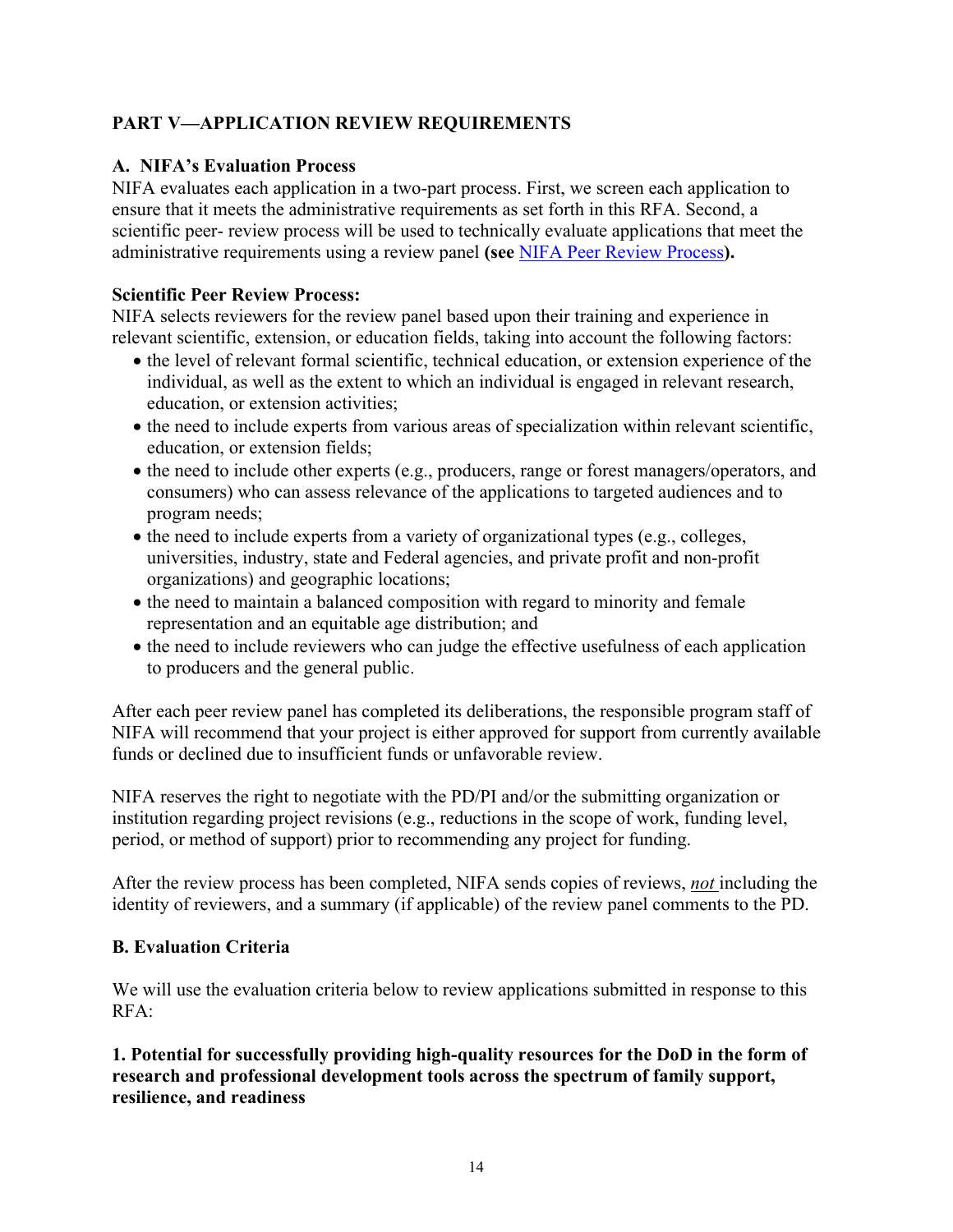This criterion is used to assess the likelihood that the project will succeed in: (1) providing the overall management of this project including partnerships and management of project staff; (2) meeting project objectives; 3) demonstrating expert knowledge on the range of issues faced by military families; 4) assessing research-based publications across the spectrum of military family support, resiliency, and readiness; and 5) maintaining an online library of literature related to military family support, resiliency, and readiness.

#### **2. Proposed Approach and Program Coordination**

This criterion is used to assess the soundness and sustainability of the proposed approach including statement of need, scope of the project, objectives, project plan, design, methods, key personnel, timeline, expected products and results, and communication plan.

# **3. Evaluation**

This criterion is used to assess the adequacy of the strategies that will be used for internal, process and outcome evaluations for programs and products as well as quality assurance controls for the overall project.

# **4. Budget and Budget Narrative**

This criterion is used to assess the extent to which the total budget adequately supports the project and is cost effective based on budget outline provided. Elements considered include: the necessity and reasonableness of costs to carry out project activities and achieve project objective and the adequacy of time committed to the project by key project personnel.

#### <span id="page-14-0"></span>**C. Conflicts of Interest and Confidentiality**

During the peer evaluation process, we take extreme care to prevent any actual or perceived conflicts of interest that may impact review or evaluation. See [NIFA Peer Review Process for](https://nifa.usda.gov/resource/nifa-peer-review-process-competitive-grant-applications)  [Competitive Grant Applications](https://nifa.usda.gov/resource/nifa-peer-review-process-competitive-grant-applications) for further information about conflicts of interest and confidentiality as related to the peer review process.

#### <span id="page-14-1"></span>**D. Organizational Management Information**

Specific management information relating to an applicant shall be submitted one-time, with updates on an as-needed basis. This requirement is part of the responsibility determined prior to the award of a grant identified under this RFA if such information has not been provided previously under this or another NIFA program. We will provide you copies of forms recommended for use in fulfilling these requirements as part of the pre-award process. Although an applicant may be eligible based on its status as one of these entities, there are factors that may exclude an applicant from receiving federal financial and nonfinancial assistance and benefits under this program (e.g., debarment or suspension of an individual involved or a determination that an applicant is not responsible based on submitted organizational management information).

#### <span id="page-14-2"></span>**E. Application Disposition**

An application may be withdrawn at any time before a final funding decision is made regarding the application. Each application that is not selected for funding, including those that are withdrawn, will be retained by **REACH** program staff for a period of three years.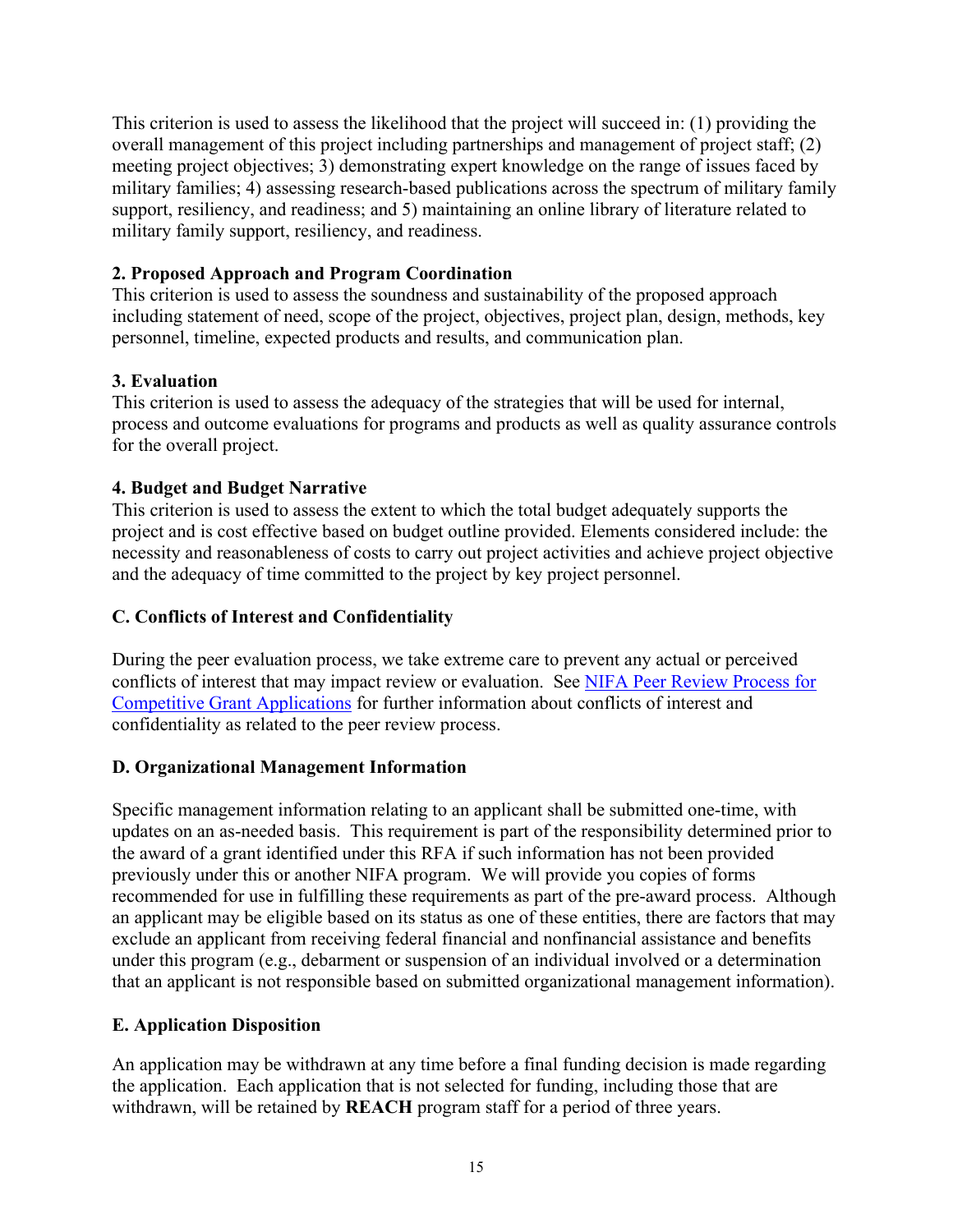# <span id="page-15-0"></span>**PART VI—AWARD ADMINISTRATION**

# <span id="page-15-1"></span>**A. General**

Within the limit of funds available for such purpose, the NIFA awarding official shall make grants to those responsible, eligible applicants whose applications are judged most meritorious under the procedures set forth in this RFA. The date specified by the NIFA awarding official as the effective date of the grant shall be no later than September 30 of the federal fiscal year in which the project is approved for support and funds are appropriated for such purpose, unless otherwise permitted by law. The project need not be initiated on the grant effective date, but as soon thereafter as practical so that project goals may be attained within the funded project period. All funds granted by NIFA under this RFA may be used only for the purpose for which they are granted in accordance with the approved application and budget, regulations, terms and conditions of the award, applicable federal cost principles, USDA assistance regulations, and [NIFA General Awards Administration Provisions at 7 CFR part 3430, subparts A through E.](https://www.ecfr.gov/cgi-bin/text-idx?SID=1c7e52c7a482853e35948cdc9d09756c&mc=true&node=pt7.15.3430&rgn=div5)

#### <span id="page-15-2"></span>**B. Award Notice**

The award document will provide pertinent instructions and information including, at a minimum, the information described in [2 CFR 200.211.](https://www.ecfr.gov/cgi-bin/retrieveECFR?gp=&SID=26c043b0a0041aa4470ba5aafa392a66&mc=true&n=sp2.1.200.c&r=SUBPART&ty=HTML#se2.1.200_1211)

See [NIFA Terms and Conditions](https://nifa.usda.gov/terms-and-conditions) to view current NIFA award terms and conditions.

#### <span id="page-15-3"></span>**C. Administrative and National Policy Requirements**

Several federal statutes and regulations apply to grant applications considered for review and to project grants awarded under this program. These may include, but are not limited to, the ones listed on the NIFA web page – [Federal Regulations.](https://nifa.usda.gov/federal-regulations)

NIFA Federal Assistance Policy Guide**—**a compendium of basic NIFA policies and procedures that apply to all NIFA awards, unless there are statutory, regulatory, or award-specific requirements to the contrary—is available at [NIFA Policy Guide.](https://nifa.usda.gov/policy-guide)

#### **Responsible and Ethical Conduct of Research**

Refer to Part II, D for more information.

#### <span id="page-15-4"></span>**D. Expected Program Outputs and Reporting Requirements**

The output and reporting requirements are included in the award terms and conditions (see [NIFA](https://nifa.usda.gov/terms-and-conditions)  [Terms and Conditions](https://nifa.usda.gov/terms-and-conditions) for information about NIFA award terms). If there are any program or award-specific award terms, those, if any, will be identified in the award.

**Data Use**: Use of data provided to NIFA awardees pursuant to this grant shall comply with the provisions of this paragraph. NIFA awardees shall be free to publish in professional, refereed journals information or data developed or collected (except confidential data or information including Protected Health Information (PHI) or Personal Identifiable Information (PII))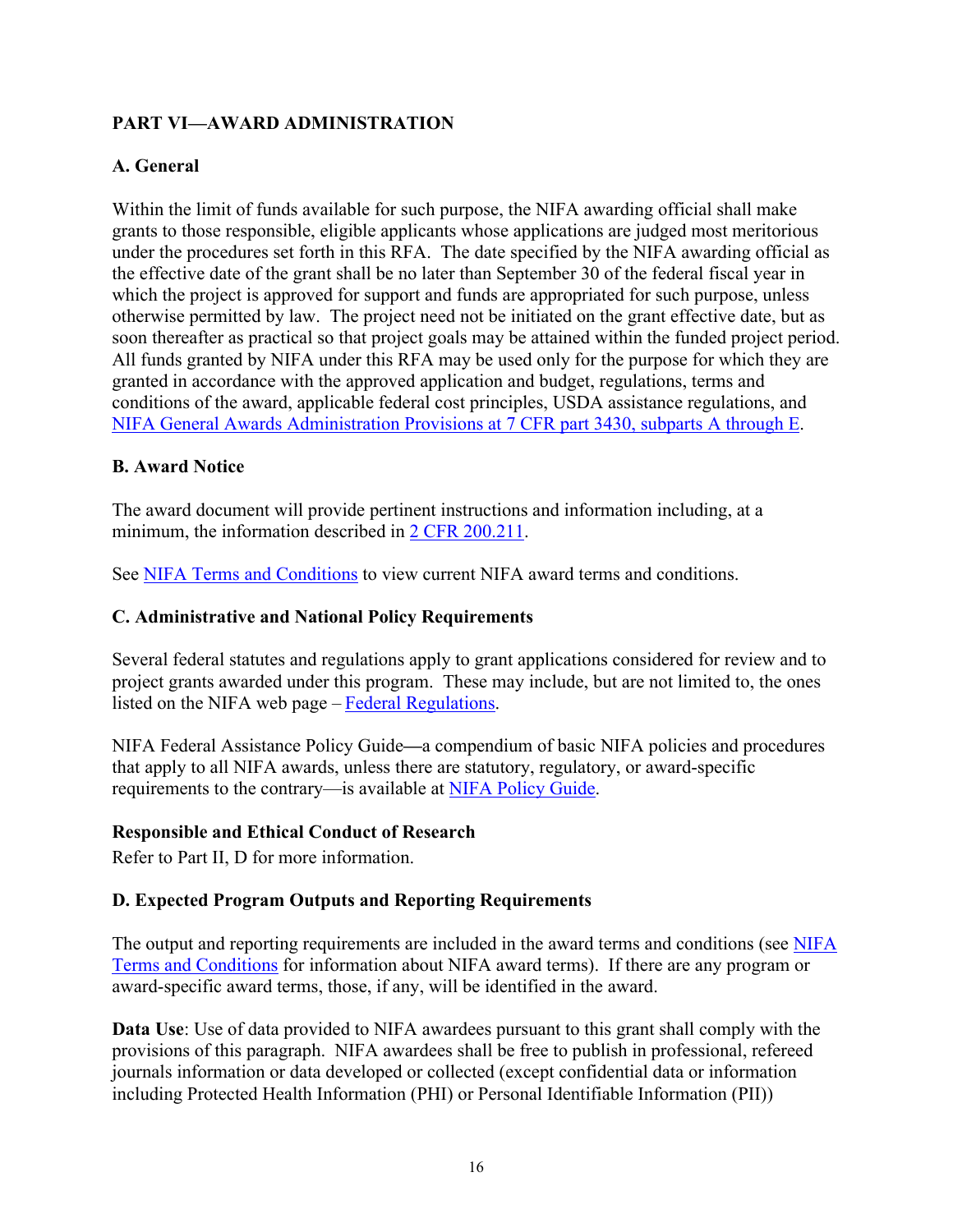resulting from the activities under this agreement. Awardees will be required to submit a copy of any such publication to USDA NIFA sixty (60) days prior to publication for review and approval by NIFA and the DoD/OMCFP to ensure that any confidentiality necessary related to the deliverables is maintained and that NIFA and the DoD/OMCFP have been accurately represented. All educational and technical assistance materials developed by the awardee under an agreement with NIFA shall be owned by the awardee. NIFA and the DoD/OMCFP will have a non-exclusive, royalty-free, non-transferable, irrevocable license to reproduce, prepare derivative work and distribute copies of the deliverables so long as such deliverables are used for non-commercial educational or government purposes. Any work produced under a NIFA award is subject to [2 CFR Part 200.315](https://www.ecfr.gov/cgi-bin/text-idx?SID=61f815cb7be46f4bc3e7660a0fc04b53&mc=true&node=pt2.1.200&rgn=div5#se2.1.200_1315) related to intangible property.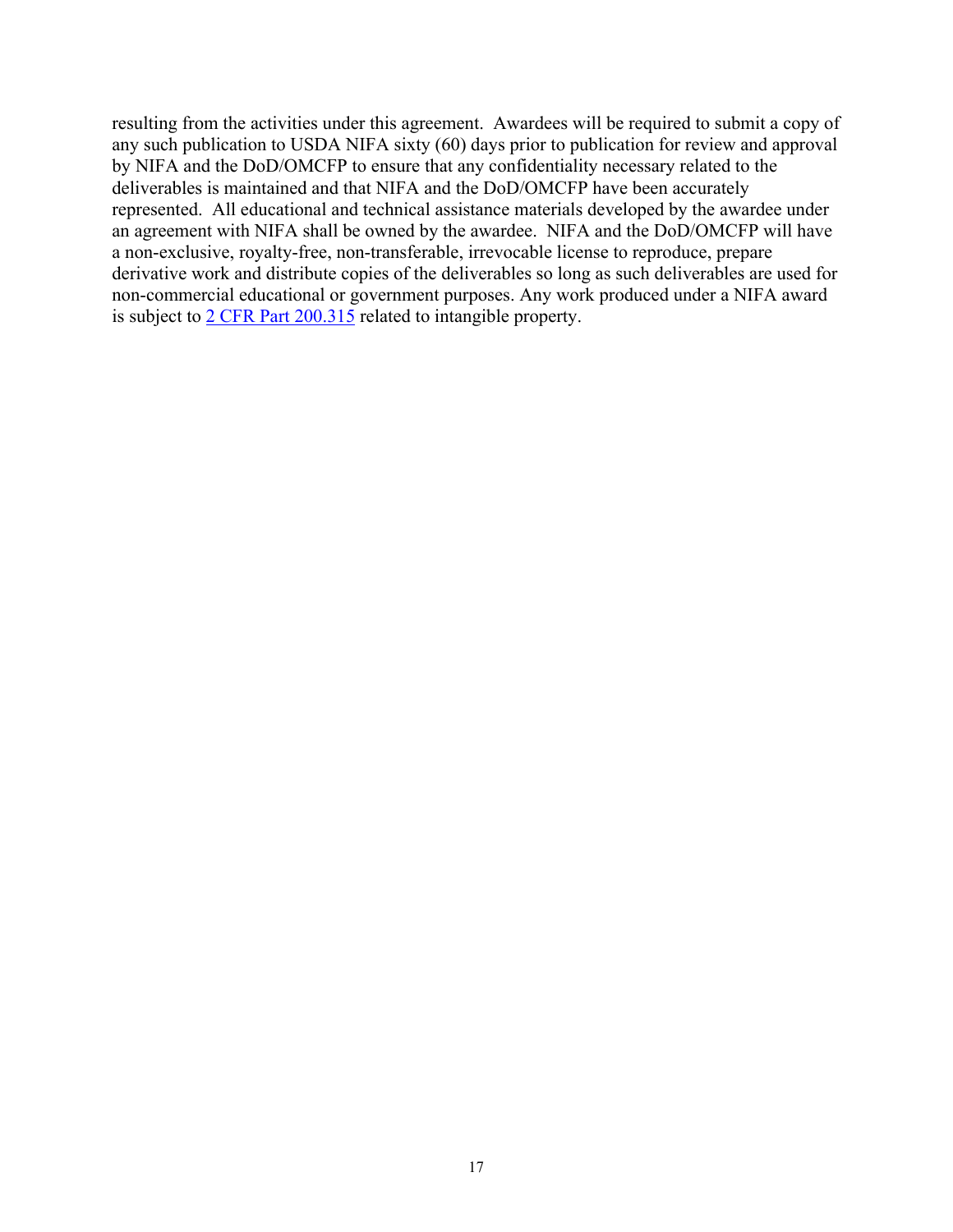# <span id="page-17-0"></span>**PART VII—AGENCY CONTACT**

Applicants and other interested parties are encouraged to contact:

#### **Programmatic Contact**:

R. Brent Elrod National Program Leader Division of Family and Consumer Sciences USDA, National Institute of Food and Agriculture (NIFA) 202.445.5456 [richard.elrod@usda.gov](mailto:richard.elrod@usda.gov)

For administrative questions related to

- Grants.gov, see Part IV of this RFA
- Other RFA or application questions, please email  $\frac{\text{policy}(a)\text{usda.gov}}{\text{?}}$
- Awards under this RFA, please email  $\frac{\text{awards}(a)}{\text{wsda.gov}}$

U.S. Postal Mailing Address: National Institute of Food and Agriculture P.O. Box 419205, MS 10000 Kansas City, MO 64141-6205

Courier/Package Delivery Address: National Institute of Food and Agriculture 2312 East Bannister Road, MS 10000 Kansas City, MO 64141-3061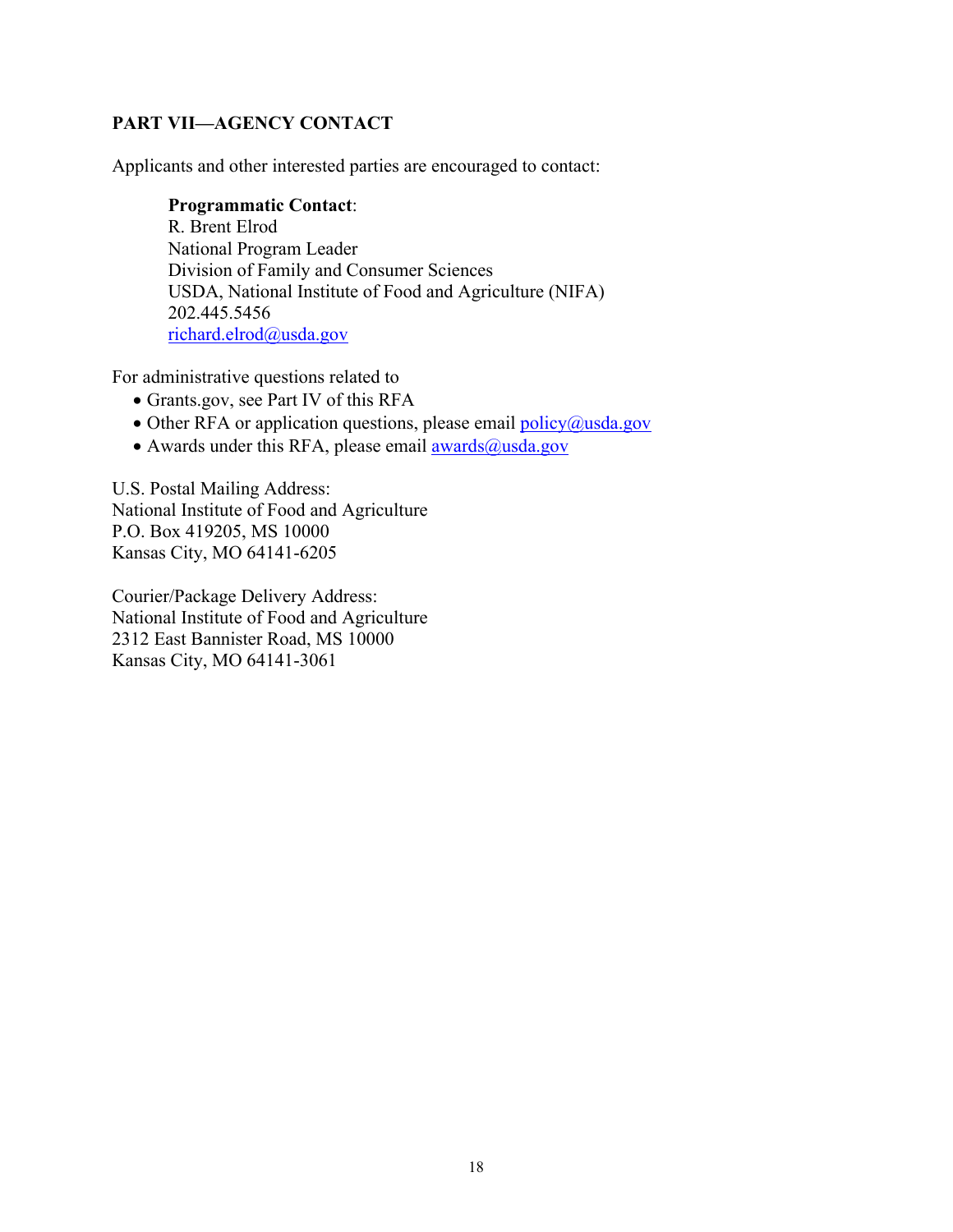# <span id="page-18-0"></span>**PART VIII—OTHER INFORMATION**

#### <span id="page-18-1"></span>**A. Use of Funds; Changes**

#### **1. Delegation of Fiscal Responsibility**

Unless the terms and conditions of the award state otherwise, awardees may not in whole or in part delegate or transfer to another person, institution, or organization the responsibility for use or expenditure of award funds.

#### **2. Changes in Budget or Project Plans**

In accordance with [2 CFR 200.308,](http://www.ecfr.gov/cgi-bin/text-idx?SID=3af89506559b05297e7d0334cb283e24&mc=true&node=se2.1.200_1308&rgn=div8) awardees must request prior approval from NIFA for the following program or budget-related reasons, unless the terms and conditions of the award state otherwise.

(i) Change in the scope or the objective of the project or program (even if there is no associated budget revision requiring prior written approval).

(ii) Change in a key person specified in the application or the federal award.

(iii) The disengagement from the project for more than three months, or a 25 percent reduction in time devoted to the project, by the approved project director or principal investigator.

(iv) The inclusion, unless waived by the federal awarding agency, of costs that require prior approval in accordance with [2 CFR 200 Subpart E—Cost Principles](https://www.ecfr.gov/cgi-bin/text-idx?SID=2810341a5911f090b24115e1aa6e9096&mc=true&node=pt2.1.200&rgn=div5#sp2.1.200.e) of this part or [45 CFR](https://www.ecfr.gov/cgi-bin/text-idx?SID=99cb5d96e8ff844fff0467cf4b6df806&mc=true&node=pt45.1.75&rgn=div5#ap45.1.75_1521.ix)  [Part 75 Appendix IX, "Principles for Determining Costs Applicable to Research and](https://www.ecfr.gov/cgi-bin/text-idx?SID=99cb5d96e8ff844fff0467cf4b6df806&mc=true&node=pt45.1.75&rgn=div5#ap45.1.75_1521.ix)  [Development under Awards and Contracts with Hospitals,"](https://www.ecfr.gov/cgi-bin/text-idx?SID=99cb5d96e8ff844fff0467cf4b6df806&mc=true&node=pt45.1.75&rgn=div5#ap45.1.75_1521.ix) or [48 CFR Part 31, "Contract Cost](https://www.ecfr.gov/cgi-bin/text-idx?SID=64a5653cbbe06c9bfedb474f25642b62&mc=true&node=pt48.1.31&rgn=div5)  [Principles and Procedures,"](https://www.ecfr.gov/cgi-bin/text-idx?SID=64a5653cbbe06c9bfedb474f25642b62&mc=true&node=pt48.1.31&rgn=div5) as applicable.

(v) The transfer of funds budgeted for participant support costs as defined in [2 CFR](https://www.ecfr.gov/cgi-bin/text-idx?SID=ab772c67d822eb2946bcfbcf949589e1&mc=true&node=se2.1.200_1456&rgn=div8)  [§200.456 Participant support costs](https://www.ecfr.gov/cgi-bin/text-idx?SID=ab772c67d822eb2946bcfbcf949589e1&mc=true&node=se2.1.200_1456&rgn=div8) to other categories of expense.

(vi) Unless described in the application and funded in the approved federal awards, the sub awarding, transferring or contracting out of any work under a federal award, including fixed amount subawards as described in [2 CFR §200.333 Fixed amount subawards.](https://www.ecfr.gov/cgi-bin/text-idx?SID=b9c34224802662373d7289130e48b492&mc=true&node=pt2.1.200&rgn=div5#se2.1.200_1333) This provision does not apply to the acquisition of supplies, material, equipment, or general support services.

(vii) Changes in the approved cost-sharing or matching provided by the non-federal entity.

(viii) The need arises for additional federal funds to complete the project.

The awardee will be subject to the terms and conditions identified in the award. See [NIFA](https://nifa.usda.gov/terms-and-conditions)  [Terms and Conditions](https://nifa.usda.gov/terms-and-conditions) for information about NIFA award terms.

#### <span id="page-18-2"></span>**B. Confidential Aspects of Applications and Awards**

When an application results in an award, it becomes a part of the record of NIFA transactions, available to the public upon specific request. Information that the Secretary of Agriculture determines to be of a confidential, privileged, or proprietary nature will be held in confidence to the extent permitted by law. Therefore, any information that the applicant wishes to have considered as confidential, privileged, or proprietary should be clearly marked within the